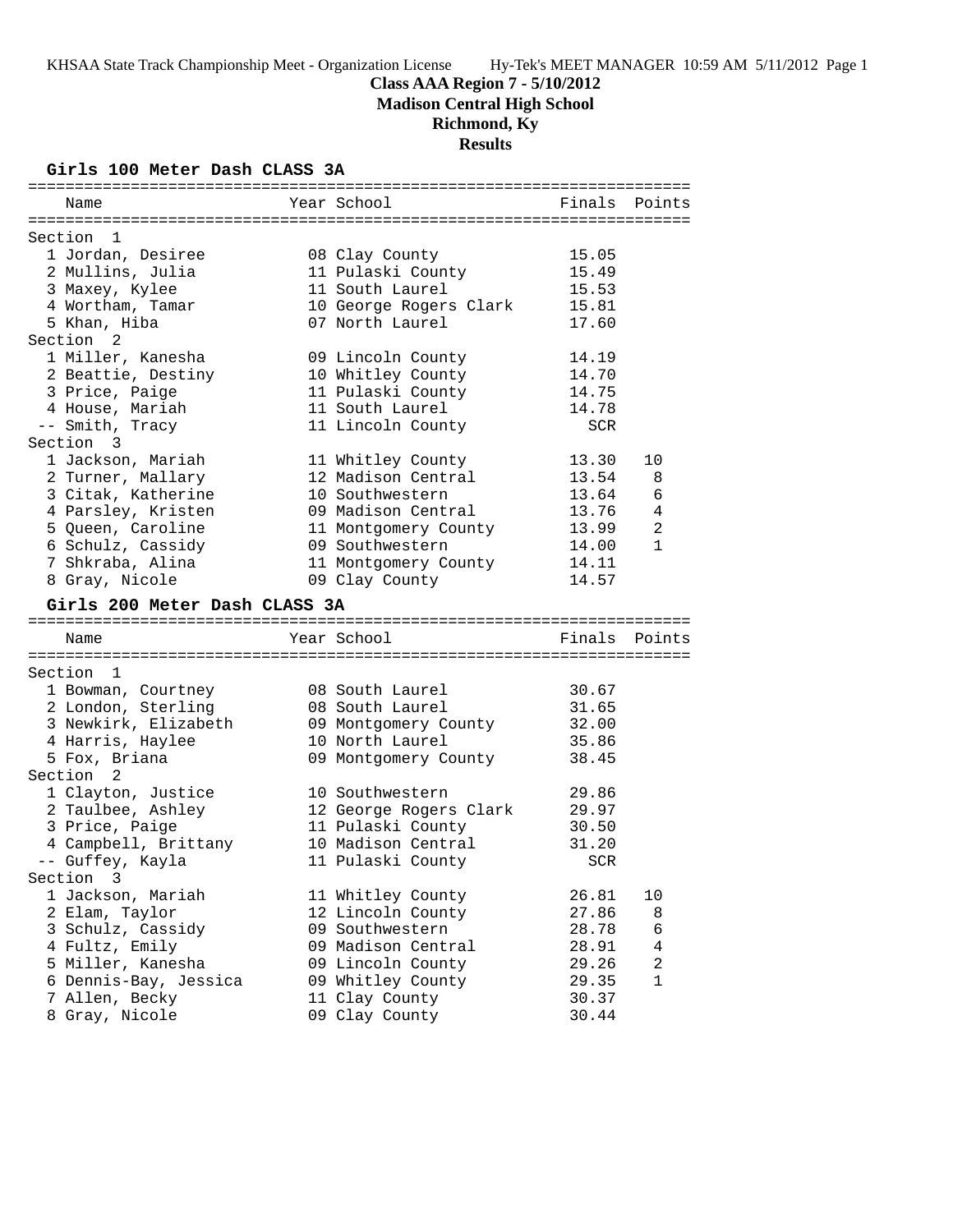**Madison Central High School**

# **Richmond, Ky**

# **Results**

## **Girls 400 Meter Dash CLASS 3A**

| Name                          | Year School            | Finals Points  |                |
|-------------------------------|------------------------|----------------|----------------|
| Section<br>-1                 |                        |                |                |
| 1 Hembree, Destiny            | 09 George Rogers Clark | 1:14.38        |                |
| 2 Beliveau, Laurence          | 10 South Laurel        | 1:18.37        |                |
| 3 Highley, Brittany           | 10 Montgomery County   | 1:26.05        |                |
| 4 Khan, Hiba                  | 07 North Laurel        | 1:26.82        |                |
| 5 Henry, Madison              | 08 George Rogers Clark | 1:30.36        |                |
| Section <sub>2</sub>          |                        |                |                |
| 1 Meece, Shelby               | 12 Lincoln County      | 1:12.52        |                |
| 2 Norris, Hannah              | 11 Southwestern        | 1:15.08        |                |
| 3 Hedrick, Sierra             | 10 North Laurel        | 1:16.44        |                |
| 4 Wright, Kameron             | 10 Whitley County      | 1:17.00        |                |
| -- Ealy, Alisha               | 09 Clay County         | <b>SCR</b>     |                |
| -- Brown, Cailyn              | 10 Lincoln County      | <b>SCR</b>     |                |
| Section 3                     |                        |                |                |
| 1 Warren, Brittany            | 11 Pulaski County      | 1:02.48        | 10             |
| 2 Citak, Katherine            | 10 Southwestern        | 1:03.85        | 8              |
| 3 Jones, Chandler             | 12 Madison Central     | 1:04.00        | 6              |
| 4 Joyce, Logan                | 10 South Laurel        | 1:05.92        | 4              |
| 5 Cotton, Shay                | 08 Clay County         | 1:06.52        | 2              |
| 6 Raider-Emery, Katelyn       | 10 Madison Central     | 1:06.96        | $\mathbf{1}$   |
| 7 Bartley, Alex               | 11 Pulaski County      | 1:09.13        |                |
| 8 Moore, Rachel               | 09 Whitley County      | 1:11.00        |                |
| Girls 800 Meter Run CLASS 3A  |                        |                |                |
|                               |                        |                |                |
| Name                          | Year School            | Finals         | Points         |
|                               |                        |                |                |
| Section 1                     |                        |                |                |
| 1 Sabino, Gabriella           | 11 Madison Central     | 2:26.85        | 10             |
| 2 Kerber, Cora                | 11 George Rogers Clark | 2:31.25        | 8              |
| 3 Russell, Tiffany            | 10 Southwestern        | 2:35.64        | 6              |
| 4 Sidwell, Makayla            | 12 Pulaski County      | 2:35.96        | 4              |
| 5 Franklin, Sarah             | 11 Madison Central     | 2:37.25        | $\overline{a}$ |
| 6 Belwood, Emily              | 11 Southwestern        | 2:45.37        | $\mathbf{1}$   |
| 7 Gapp, Lydia                 | 09 George Rogers Clark | 2:46.36        |                |
| 8 Anderson, Sierra            | 12 Whitley County      | 2:49.23        |                |
| 9 Godbey, Logan               | 08 Lincoln County      | 2:49.83        |                |
| 10 Brown, Audrey              | 09 Whitley County      | 2:50.42        |                |
| 11 Taulbee, Caitlin           | 10 Montgomery County   | 2:52.40        |                |
| 12 Kerns, Allison             | 09 Pulaski County      | 3:06.23        |                |
| 13 Gaines, McKenzie           | 09 South Laurel        | 3:08.04        |                |
| 14 Hamilton, Alyssa           | 08 South Laurel        | 3:08.22        |                |
| 15 Nunley, Mikayla            | 07 North Laurel        | 3:09.89<br>SCR |                |
| -- Bunch, Alex                | 11 Lincoln County      |                |                |
| Girls 1600 Meter Run CLASS 3A |                        |                | Points         |

| 1 Bunch, Alex       | 11 Lincoln County  | 5:32.40 | 10 D         |
|---------------------|--------------------|---------|--------------|
| 2 Sabino, Gabriella | 11 Madison Central | 5:42.71 | $\mathbf{R}$ |
| 3 Hyden, Alyssa     | 07 Pulaski County  | 5:46.42 | -6           |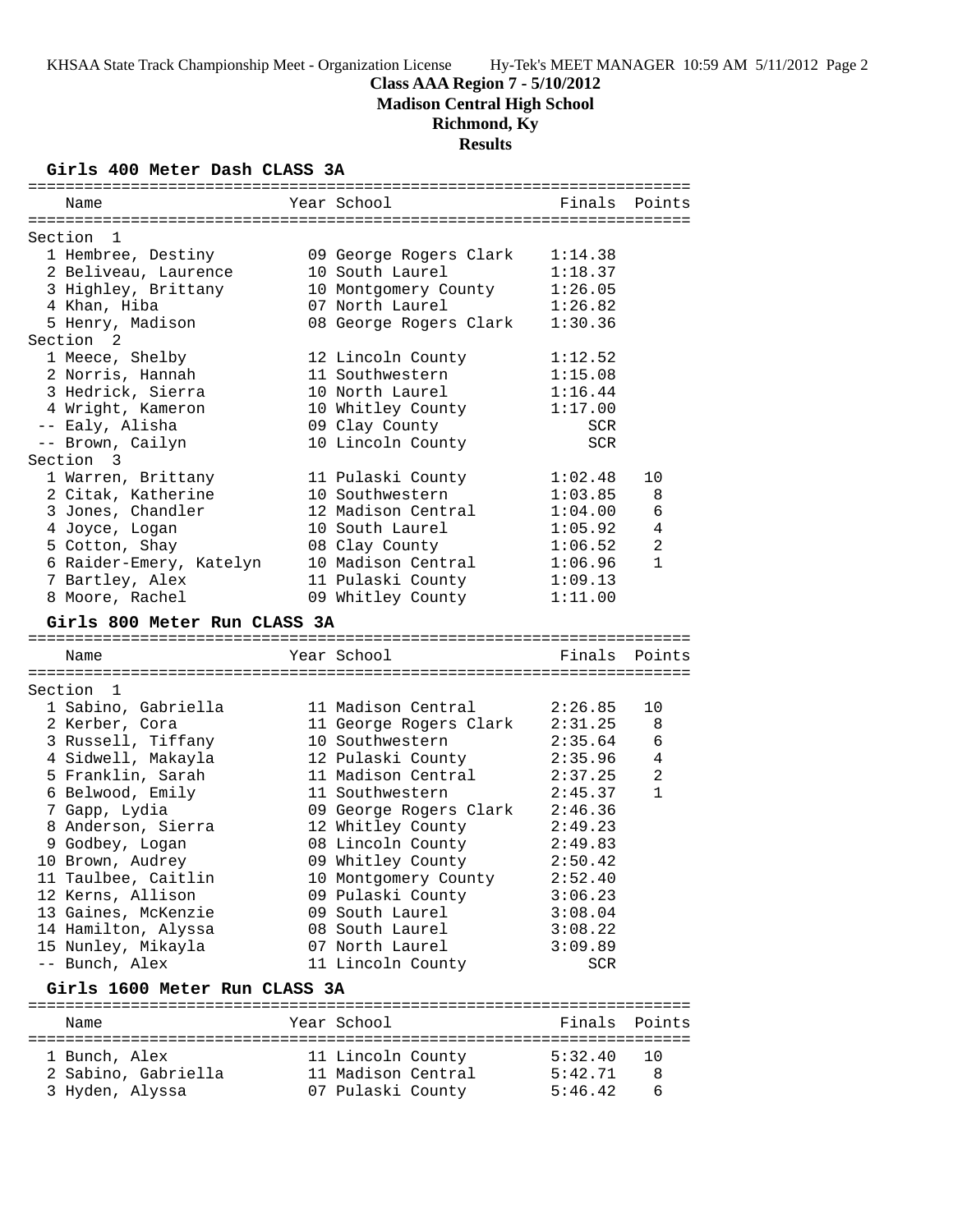**Class AAA Region 7 - 5/10/2012**

**Madison Central High School**

## **Richmond, Ky**

### **Results**

### **....Girls 1600 Meter Run CLASS 3A**

| 4 Ingram, Peyton    | 08 Pulaski County      | 5:47.05    | 4 |
|---------------------|------------------------|------------|---|
| 5 Hamilton, Alyssa  | 08 South Laurel        | 5:50.22    | 2 |
| 6 Marshall, Anna    | 09 Madison Central     | 5:51.42    | 1 |
| 7 Russell, Tiffany  | 10 Southwestern        | 6:03.86    |   |
| 8 Gapp, Lydia       | 09 George Rogers Clark | 6:06.00    |   |
| 9 Godbey, Logan     | 08 Lincoln County      | 6:08.39    |   |
| 10 Belwood, Emily   | 11 Southwestern        | 6:17.17    |   |
| 11 Taulbee, Caitlin | 10 Montgomery County   | 6:20.88    |   |
| 12 Sharp, Annie     | 07 South Laurel        | 6:38.23    |   |
| 13 Gaunce, Alyssa   | 07 George Rogers Clark | 6:53.18    |   |
| -- Brown, Audrey    | 09 Whitley County      | <b>SCR</b> |   |
| -- Cole, Megan      | 11 Whitley County      | <b>SCR</b> |   |

### **Girls 3200 Meter Run CLASS 3A**

======================================================================= Name The Year School Team Points Points ======================================================================= 1 Hyden, Alyssa 07 Pulaski County 12:12.09 10 2 Ingram, Peyton 08 Pulaski County 12:16.47 8 3 Marshall, Anna 09 Madison Central 12:24.86 6 4 Hamilton, Alyssa 08 South Laurel 13:03.13 4 5 Sabino, Ivana 08 Madison Central 13:05.93 2 6 Phelps, Ashley 08 Southwestern 13:18.13 1 -- Sharp, Annie 07 South Laurel SCR -- Call, Faith 11 Southwestern SCR -- Toler, Tiffany 12 George Rogers Clark SCR -- Kerber, Cora 11 George Rogers Clark SCR

### **Girls 100 Meter Hurdles CLASS 3A**

| Name                   | Year School            | Finals     | Points         |
|------------------------|------------------------|------------|----------------|
|                        |                        |            |                |
| -- Cecil, Mahala       | 07 Pulaski County      | <b>SCR</b> |                |
| Section 1              |                        |            |                |
| 1 Justice, Savannah    | 09 Montgomery County   | 21.09      |                |
| 2 Norris, Hannah       | 11 Southwestern        | 21.75      |                |
| 3 Asher, Ariel         | 11 North Laurel        | 22.43      |                |
| -- Ingram, Paige       | 11 Pulaski County      | <b>SCR</b> |                |
| -- Geittmann, Heidi    | 08 George Rogers Clark | <b>SCR</b> |                |
| Section 2              |                        |            |                |
| 1 Woolum, Ashley       | 12 North Laurel        | 16.59      | 10             |
| 2 Shkraba, Angelica    | 10 Montgomery County   | 16.94      | 8              |
| 3 Holbrook, Shawnee    | 12 Whitley County      | 17.05      | 6              |
| 4 Moses, Edith         | 09 Madison Central     | 18.73      | 4              |
| 5 Burchfield, Sydney   | 08 Madison Central     | 19.26      | $\mathfrak{D}$ |
| 6 Bowman, Brittany     | 12 Clay County         | 19.88      | 1              |
| 7 Dennis, Morgan       | 10 Lincoln County      | 20.53      |                |
| 8 Schoolcraft, Rachael | 10 Southwestern        | 21.67      |                |
|                        |                        |            |                |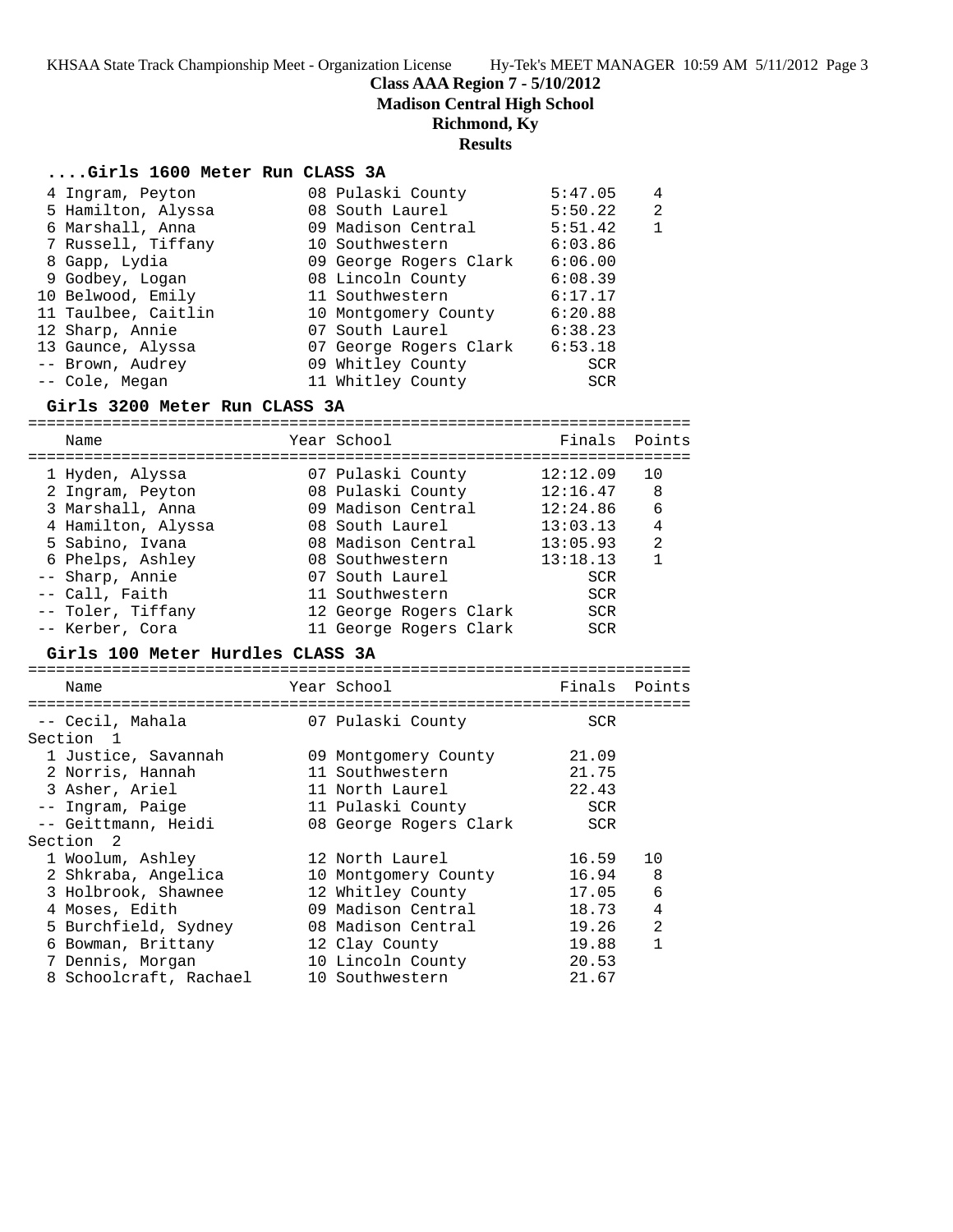**Madison Central High School**

# **Richmond, Ky**

**Results**

## **Girls 300 Meter Hurdles CLASS 3A**

| Name                             | Year School            | Finals                  | Points         |
|----------------------------------|------------------------|-------------------------|----------------|
|                                  |                        |                         |                |
| Section 1                        |                        |                         |                |
| 1 Ingram, Paige                  | 11 Pulaski County      | 1:00.43                 |                |
| 2 Asher, Ariel                   | 11 North Laurel        | 1:01.79                 |                |
| 3 Brock, Haley                   | 09 North Laurel        | 1:02.80                 |                |
| 4 Petrey, Genna                  | 11 George Rogers Clark | 1:03.04                 |                |
| 5 Smith, Allison                 | 09 South Laurel        | 1:05.45                 |                |
| -- Dennis, Morgan                | 10 Lincoln County      | SCR                     |                |
| -- Cecil, Mahala                 | 07 Pulaski County      | <b>SCR</b>              |                |
| -- Croley, Alyson                | 11 South Laurel        | <b>SCR</b>              |                |
| Section 2                        |                        |                         |                |
| 1 Turner, Mallary                | 12 Madison Central     | 49.82                   | 10             |
| 2 Holbrook, Shawnee              | 12 Whitley County      | 50.66                   | 8              |
| 3 Bowman, Brittany               | 12 Clay County         | 50.75                   | 6              |
| 4 Lane, Riley                    | 11 Madison Central     | 52.56                   | 4              |
| 5 Ratliff, Hanna                 | 09 Southwestern        | 55.04                   | $\overline{a}$ |
| 6 Geittmann, Heidi               | 08 George Rogers Clark | 57.57                   | $\mathbf{1}$   |
| 7 Schoolcraft, Rachael           | 10 Southwestern        | 1:00.43                 |                |
| 8 Moore, Rachel                  | 09 Whitley County      | 1:02.31                 |                |
| Girls 4x100 Meter Relay CLASS 3A |                        |                         |                |
|                                  |                        |                         |                |
| School                           |                        | Finals                  | Points         |
|                                  |                        |                         |                |
| Section 1                        |                        |                         |                |
| 1 Madison Central                |                        | 52.76                   | 10             |
| 1) Turner, Mallary 12            |                        | 2) Fort, Lizzie 08      |                |
| 3) Dawson, Zadara 12             |                        | 4) Parsley, Kristen 09  |                |
| 5) Jones, Desarae 08             |                        | 6) Moses, Edith 09      |                |
| 7) Miller, Chrystal 12           |                        | 8) Fultz, Emily 09      |                |
| 2 Whitley County                 |                        | 53.42                   | 8              |
| 1) Jackson, Mariah 11            |                        | 2) Beattie, Destiny 10  |                |
| 3) Dennis-Bay, Jessica 09        |                        | 4) Holbrook, Shawnee 12 |                |
| 5) Moore, Rachel 09              |                        | 6) Brown, Audrey 09     |                |
| 3 Montgomery County              |                        | 54.06                   | 6              |
| 1) Queen, Caroline 11            |                        | 2) Shkraba, Angelica 10 |                |
| 3) Lapelle, Hayley 12            |                        | 4) Shkraba, Alina 11    |                |
| 5) Newkirk, Elizabeth 09         |                        | 6) Justice, Savannah 09 |                |
| 4 Lincoln County                 |                        | 54.30                   | 4              |
| 1) Miller, Kanesha 09            |                        | 2) Smith, Tracy 11      |                |
| 3) Elam, Taylor 12               |                        | 4) Owens, Taylor 10     |                |
| 5) Brown, Cailyn 10              | 6)                     |                         |                |
| 5 Southwestern                   |                        | 57.96                   | 2              |
| 1) Popplewell, Kari 11           |                        | 2) Heist, Katie 09      |                |
| 3) Clayton, Justice 10           |                        | 4) Schulz, Cassidy 09   |                |
| 5) Schoolcraft, Rachael 10       |                        | 6) Odom, Catie 09       |                |
| 7) Goff, Chelsea 12              | 8)                     |                         |                |
| 6 George Rogers Clark            |                        | 58.09                   | 1              |
| 1) Skinner, Sandra 09            |                        | 2) Taulbee, Ashley 12   |                |
| 3) Wortham, Tamar 10             |                        | 4) Geittmann, Heidi 08  |                |
| 5) Miley, Alyssa 12              |                        | 6) Henry, Michelle 12   |                |
| 7 Pulaski County                 |                        | 59.42                   |                |
| 1) Bartley, Alex 11              |                        | 2) Guffey, Kayla 11     |                |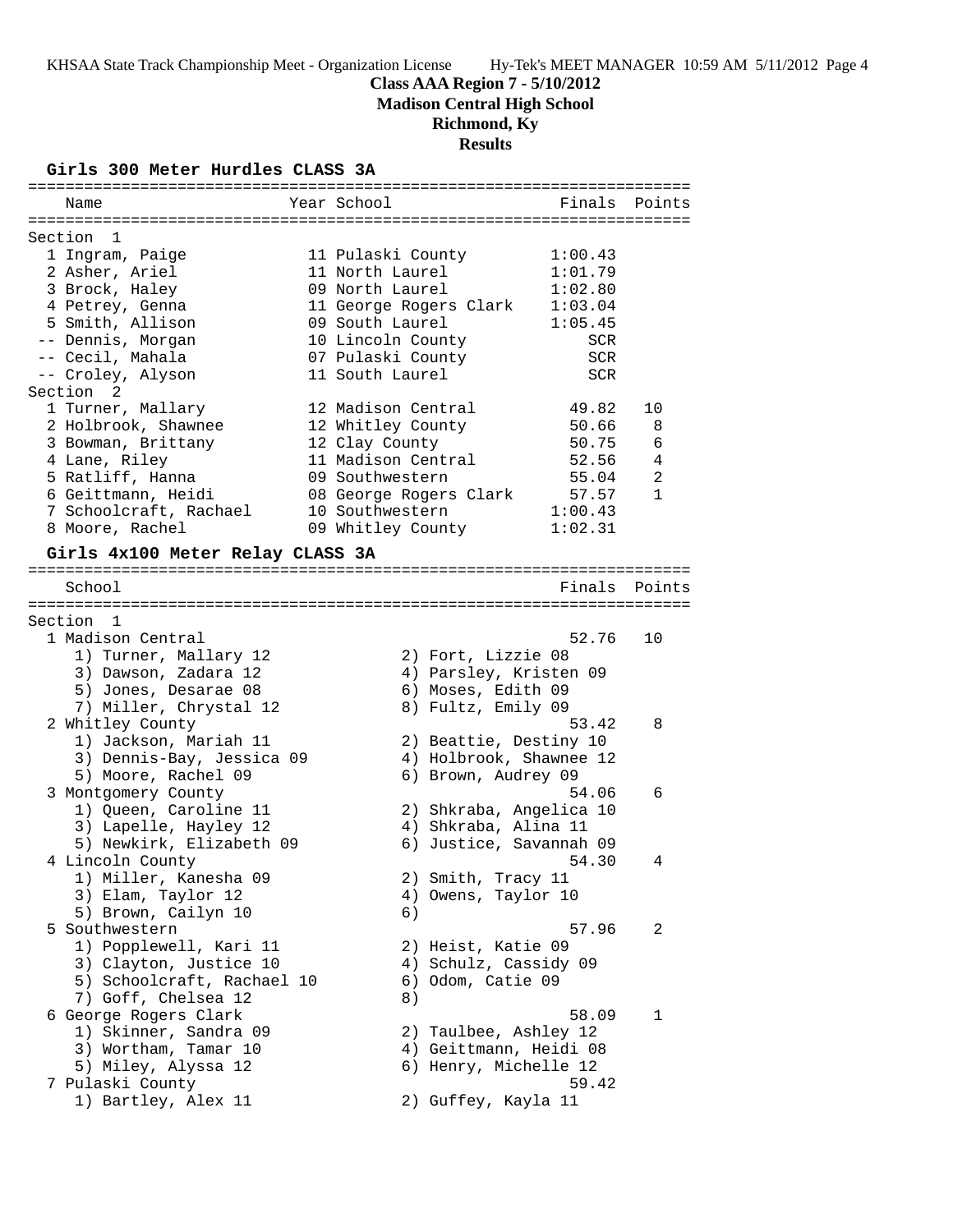### **Class AAA Region 7 - 5/10/2012**

**Madison Central High School**

## **Richmond, Ky**

### **Results**

## **....Girls 4x100 Meter Relay CLASS 3A**

| 3) Stevens, Allie 09     | 4) Price, Paige 11     |
|--------------------------|------------------------|
| 5) Warren, Brittany 11   | 6) Mullins, Julia 11   |
| 8 South Laurel           | 1:02.18                |
| 1) Smith, Allison 09     | 2) Phelps, Jenna 09    |
| 3) Combs, Hayden 09      | 4) Beliveau, Helena 09 |
| 5) Beliveau, Laurence 10 | 6) Kovach, Kathleen 11 |

### **Girls 4x200 Meter Relay CLASS 3A**

======================================================================= School **Finals** Points ======================================================================= 1 George Rogers Clark 2:05.63 1) Skinner, Sandra 09 2) Taulbee, Ashley 12 3) Wortham, Tamar 10 4) Geittmann, Heidi 08 5) Hembree, Destiny 09 6) Toler, Tiffany 12 7) Gapp, Lydia 09 8) 2 North Laurel 2:21.37 1) Hedrick, Sierra 10 2) Nunley, Mikayla 07 3) Brock, Haley 09 4) Asher, Ariel 11 5) Harris, Haylee 10 6) Khan, Hiba 07 7) Marker, Krista 12 8) Marcum, Nikki 12 Section 2<br>1 Whitley County 1 Whitley County 1:52.44 10 1) Jackson, Mariah 11 2) Beattie, Destiny 10 3) Dennis-Bay, Jessica 09 4) Holbrook, Shawnee 12 5) Moore, Rachel 09 (6) Brown, Audrey 09 2 Madison Central 1:52.47 8 1) Fultz, Emily 09 2) Jones, Chandler 12 3) Lane, Riley 11 4) Stewart, Maryssa 10 5) Raider-Emery, Katelyn 10 6) Parsley, Kristen 09 7) Jones, Desarae 08 8) Fort, Lizzie 08 3 Lincoln County 1:54.50 6 1) Smith, Tracy 11 2) Miller, Kanesha 09 3) Owens, Taylor 10 (4) Elam, Taylor 12 5) Brown, Cailyn 10 6) 4 Montgomery County 1:56.78 4 1) Queen, Caroline 11 2) Shkraba, Angelica 10 3) Lapelle, Hayley 12 4) Shkraba, Alina 11 5) Newkirk, Elizabeth 09 6) Justice, Savannah 09 5 Southwestern 2:01.81 2 1) Ratliff, Hanna 09 2) Clayton, Justice 10 3) Norris, Hannah 11 4) Schulz, Cassidy 09 5) Heist, Katie 09 6) Harrison, Bethany 10 6 Pulaski County 2:04.50 1 1) Bartley, Alex 11 2) Guffey, Kayla 11 3) Stevens, Allie 09 (4) Price, Paige 11 5) Mullins, Julia 11 (6) 7 Clay County 2:04.57 1) Allen, Becky 11 2) Ealy, Alisha 09 3) Hubbard, Danielle 12 4) Jordan, Desiree 08 5) Bowman, Brittany 12 (6) Cotton, Shay 08 7) Gray, Nicole 09 8) 8 South Laurel 2:05.35 1) Joyce, Logan 10 2) Maxey, Kylee 11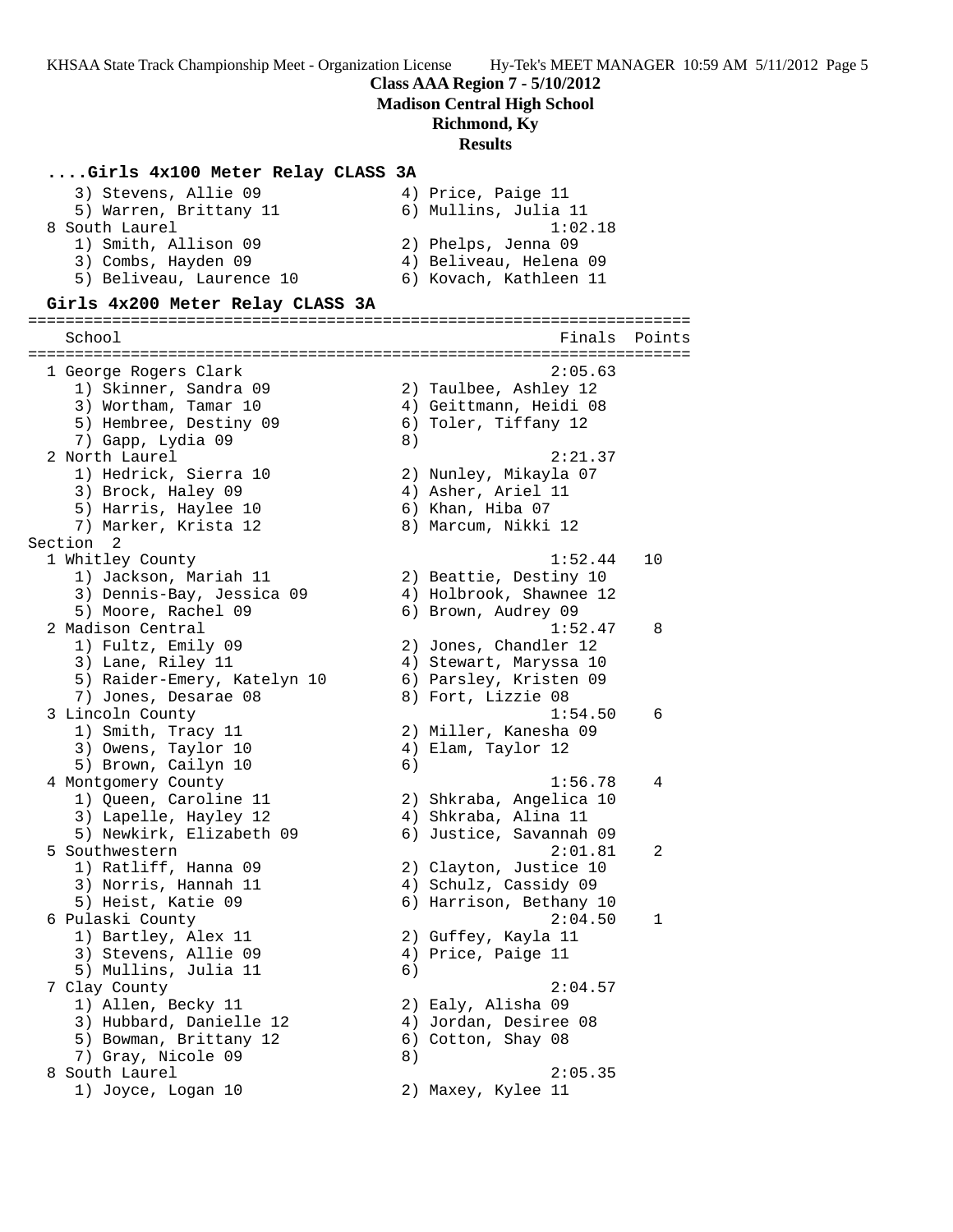**Class AAA Region 7 - 5/10/2012**

**Madison Central High School**

## **Richmond, Ky**

**Results**

**....Girls 4x200 Meter Relay CLASS 3A** 3) House, Mariah 11  $\hskip10mm 4$ ) Cummins, Amy 11 5) London, Sterling 08 6) Bowman, Courtney 08 **Girls 4x400 Meter Relay CLASS 3A** ======================================================================= School **Finals** Points **Points** ======================================================================= -- Lincoln County SCR 1) Burton, Aisha 09 2) Bunch, Alex 11 3) Meece, Shelby 12 (4) Newcomb, Raven 11 5) Godbey, Logan 08 6) Section 1 1 George Rogers Clark 4:57.94 2 1) Taulbee, Ashley 12 2) Geittmann, Heidi 08 3) Gapp, Lydia 09 4) Kerber, Cora 11 5) Toler, Tiffany 12 6) Hembree, Destiny 09 7) Gaunce, Alyssa 07 8) Henry, Madison 08 Section 2 1 Madison Central 4:21.07 10 1) Jones, Chandler 12 2) Sabino, Gabriella 11 3) Franklin, Sarah 11  $\qquad \qquad$  4) Lane, Riley 11 5) Raider-Emery, Katelyn 10 6) Stewart, Maryssa 10 7) Knox, Anna 10 8) Turner, Mallary 12 2 Pulaski County 4:26.94 8 1) Bartley, Alex 11 2) Sidwell, Makayla 12 3) Stevens, Allie 09 (4) Warren, Brittany 11 5) Ingram, Peyton 08 6) Hyden, Alyssa 07 7) Guffey, Kayla 11 and 8) 3 Clay County 4:37.37 6 1) Cotton, Shay 08 2) Allen, Becky 11 3) Bowman, Brittany 12 (4) Gray, Nicole 09 5) Jordan, Desiree 08 6) Ealy, Alisha 09 7) Hubbard, Danielle 12 8) Arnett, Hallie 11 4 Southwestern 1.1 and 1.48.05 4 1) Ratliff, Hanna 09 2) Belwood, Emily 11 3) Russell, Tiffany 10 4) Citak, Katherine 10 5) Clayton, Justice 10 6) Schoolcraft, Rachael 10 7) Norris, Hannah 11 and 8) 5 South Laurel 5:03.53 1 1) Joyce, Logan 10 2) Maxey, Kylee 11 3) Bowman, Courtney 08 (4) Smith, Allison 09 5) London, Sterling 08 6) Beliveau, Laurence 10 6 Whitley County **6:08.41**  1) Cole, Megan 11 2) Moore, Rachel 09 3) Sowders, Tori 12 and 4) Wright, Kameron 10 5) Monhollen, Abby 09 6) Anderson, Sierra 12 7 North Laurel 5:25.05 1) Asher, Ariel 11 2) Egner, Tara 12 3) Hedrick, Sierra 10  $\hskip1cm$  4) Brock, Haley 09 5) Nunley, Mikayla 07 6) Khan, Hiba 07 7) Harris, Haylee 10 8) Marker, Krista 12 8 Montgomery County 6:43.26 1) McCarty, Lauren 09 2) Highley, Brittany 10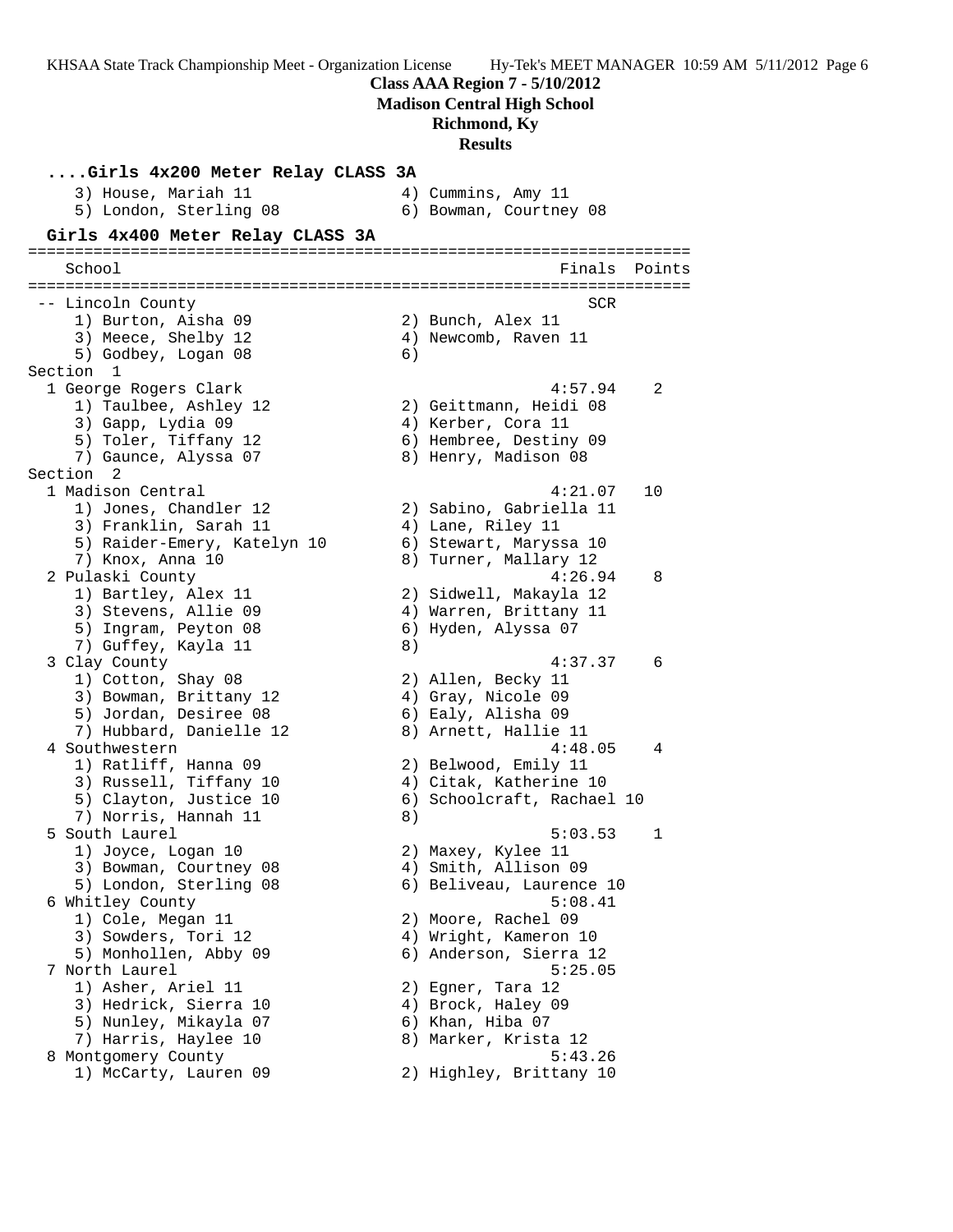**Class AAA Region 7 - 5/10/2012**

**Madison Central High School**

### **Richmond, Ky**

**Results**

| Girls 4x400 Meter Relay CLASS 3A          |    |                                                |        |
|-------------------------------------------|----|------------------------------------------------|--------|
| 3) Justice, Savannah 09                   |    | 4) Newkirk, Elizabeth 09                       |        |
| 5) Fox, Briana 09                         |    | 6) Murphy, Mary Ella 09                        |        |
| 7) Taulbee, Caitlin 10                    | 8) |                                                |        |
| Girls 4x800 Meter Relay CLASS 3A          |    |                                                |        |
| School                                    |    | Finals                                         | Points |
|                                           |    |                                                |        |
| Section 1                                 |    |                                                |        |
| 1 Madison Central                         |    | 10:22.45                                       | 10     |
| 1) Eckman, Kaitlin 11                     |    | 2) Knox, Anna 10                               |        |
| 3) Franklin, Sarah 11                     |    | 4) Sabino, Gabriella 11                        |        |
| 5) Marshall, Anna 09                      |    | 6) Sabino, Ivana 08                            |        |
| 2 Pulaski County                          |    | 10:47.33                                       | 8      |
| 1) Sidwell, Makayla 12                    |    | 2) Ingram, Paige 11                            |        |
| 3) Hyden, Alyssa 07                       |    | 4) Ingram, Peyton 08                           |        |
| 5) Kerns, Allison 09                      |    | 6) Stevens, Allie 09                           |        |
| 3 Southwestern                            |    | 10:53.59                                       | 6      |
| 1) Ratliff, Hanna 09                      |    | 2) Phelps, Ashley 08                           |        |
| 3) Russell, Tiffany 10                    |    | 4) Belwood, Emily 11                           |        |
| 5) Call, Faith 11                         | 6) |                                                |        |
| 4 Whitley County                          |    | 12:11.97                                       | 4      |
| 1) Amador, Summer 09                      |    | 2) Brown, Audrey 09                            |        |
| 3) Cole, Megan 11                         |    | 4) Monhollen, Abby 09                          |        |
| 5) Anderson, Sierra 12                    |    | 6) Sowders, Tori 12<br>12:26.83                | 2      |
| 5 George Rogers Clark                     |    |                                                |        |
| 1) Gaunce, Alyssa 07                      |    | 2) Hembree, Destiny 09<br>4) Henry, Madison 08 |        |
| 3) Gapp, Lydia 09<br>5) Toler, Tiffany 12 |    | 6) Petrey, Genna 11                            |        |
| 7) Geittmann, Heidi 08                    | 8) |                                                |        |
| 6 South Laurel                            |    | 12:58.77                                       | 1.     |
| 1) Bowman, Courtney 08                    |    | 2) Gaines, McKenzie 09                         |        |
| 3) Sharp, Annie 07                        |    | 4) Combs, Hayden 09                            |        |
| 5) Beliveau, Helena 09                    | 6) |                                                |        |
|                                           |    |                                                |        |

#### **Boys 100 Meter Dash CLASS 3A**

======================================================================= Name The Year School The Finals Points ======================================================================= 1 Stallion, Quinton 09 Southwestern 12.52 2 Gaskin, Sam 11 South Laurel 12.87 3 Farris, Darian 10 George Rogers Clark 12.88 4 Roberts, John 12 Clay County 13.25 5 Ellis, Nathan 11 Whitley County 13.27 Section 2 1 Lockeridge, Lance 11 Montgomery County 11.60 6 2 Joseph, Austin 09 Montgomery County 12.15 3 Flatt, Aaron 10 Pulaski County 12.43 4 Hayes, Austin 09 South Laurel 12.70 5 Hamilton, Ethan 12 Whitley County 12.75 Section 3 1 Harris, Pokie 12 George Rogers Clark 11.17 10 2 O'Conner, Josh 11 Pulaski County 11.56 8 3 Shannon, Deon 12 Lincoln County 11.69 4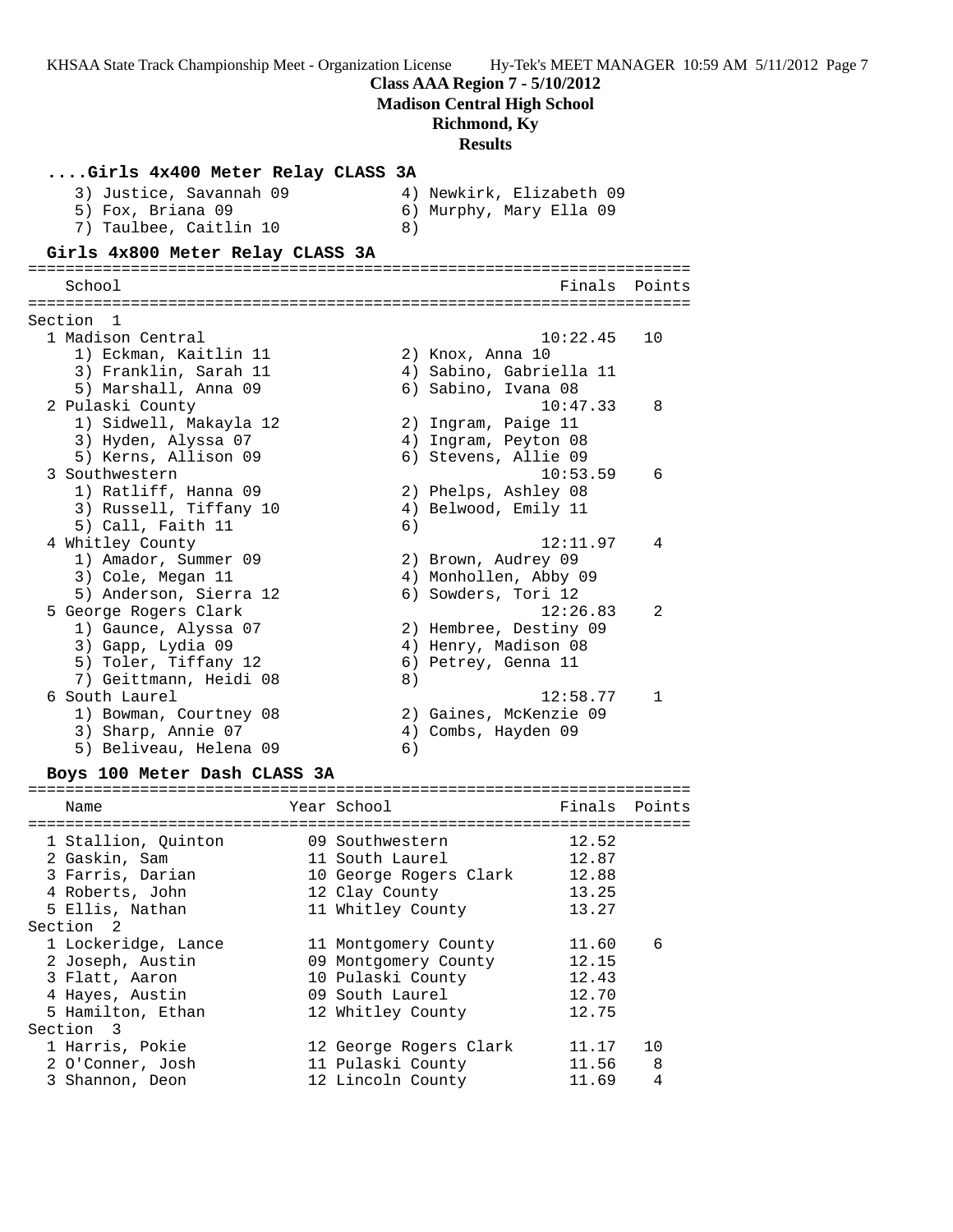**Class AAA Region 7 - 5/10/2012**

**Madison Central High School**

## **Richmond, Ky**

## **Results**

| Boys 100 Meter Dash CLASS 3A |                              |                |                |
|------------------------------|------------------------------|----------------|----------------|
| 4 White, Tre                 | 12 Madison Central           | 11.74          | 2              |
| 5 Guy, Daniel                | 11 Madison Central           | 11.87          | $\mathbf{1}$   |
| 6 Burchfield, Josh           | 11 Clay County               | 11.88          |                |
| 7 Duncan, Cody               | 11 Southwestern              | 12.54          |                |
| -- Hocker, Santana           | 11 Lincoln County            | FS             |                |
| Boys 200 Meter Dash CLASS 3A |                              |                |                |
| Name                         | Year School                  | Finals Points  |                |
|                              |                              |                |                |
| -- Shannon, Deon             | 12 Lincoln County            | SCR            |                |
| Section 1                    |                              |                |                |
| 1 Ellis, Nathan              | 11 Whitley County            | 26.95<br>27.08 |                |
| 2 Barnes, Ben                | 10 North Laurel              |                |                |
| 3 Wilson, Hayden             | 09 South Laurel              | 27.32          |                |
| 4 Godbey, Dalton             | 09 Lincoln County            | 27.33          |                |
| 5 Nolan, Andrew              | 11 North Laurel              | 29.30          |                |
| Section <sub>2</sub>         |                              |                |                |
| 1 Flatt, Aaron               | 10 Pulaski County            | 24.90          |                |
| 2 Coots, Nathan              | 09 Madison Central           | 25.20          |                |
| 3 Hamilton, Ethan            | 12 Whitley County            | 25.44          |                |
| 4 Hayes, Austin              | 09 South Laurel              | 25.85          |                |
| 5 Campisono, Logan           | 10 Southwestern              | 25.90          |                |
| -- Hatton, Everett           | 09 Montgomery County         | SCR            |                |
| Section 3                    |                              |                |                |
| 1 Harris, Pokie              | 12 George Rogers Clark 22.64 |                | 10             |
| 2 O'Conner, Josh             | 11 Pulaski County            | 23.21          | - 8            |
| 3 White, Tre                 | 12 Madison Central           | 23.56          | - 6            |
| 4 Kemp, Zac                  | 12 Clay County               | 24.07          | $\overline{4}$ |
| 5 Burchfield, Josh           | 11 Clay County               | 24.53          | 2              |
| 6 Duncan, Cody               | 11 Southwestern              | 24.84          | $\mathbf{1}$   |
| 7 Botts, Aaron               | 10 Montgomery County         | 25.10          |                |
| -- Davis, Mark               | 12 George Rogers Clark       | DNF            |                |
| Boys 400 Meter Dash CLASS 3A |                              |                |                |
| Name                         | Year School                  | Finals Points  |                |
|                              |                              |                |                |
| Section 1                    |                              |                |                |
| 1 Lambert, Chance            | 10 North Laurel              | 58.54          |                |
| 2 Murray, Max                | 09 Whitley County            | 59.72          |                |
| 3 Humes, Levi                | 10 Lincoln County            | 1:02.18        |                |
| 4 Stanley, Logan             | 11 Southwestern              | 1:02.69        |                |
| -- Smith, Austin             | 10 South Laurel              | SCR            |                |
| -- Butcher, Christopher      | 09 South Laurel              | SCR            |                |
| Section<br>2                 |                              |                |                |
|                              | 08 Southwestern              |                |                |
| 1 Coggins, Zack              |                              | 56.21          |                |
| 2 Byrd, Dakota               | 09 Clay County               | 56.42          |                |
| 3 Causey, Stephen            | 11 North Laurel              | 57.30          |                |
| 3 Smith, Jordan              | 10 Lincoln County            | 57.30          |                |
| 5 Sasko, James               | 09 Whitley County            | 58.73          |                |
| -- Brown, Chance             | 10 Montgomery County         | SCR            |                |
| Section 3                    |                              |                |                |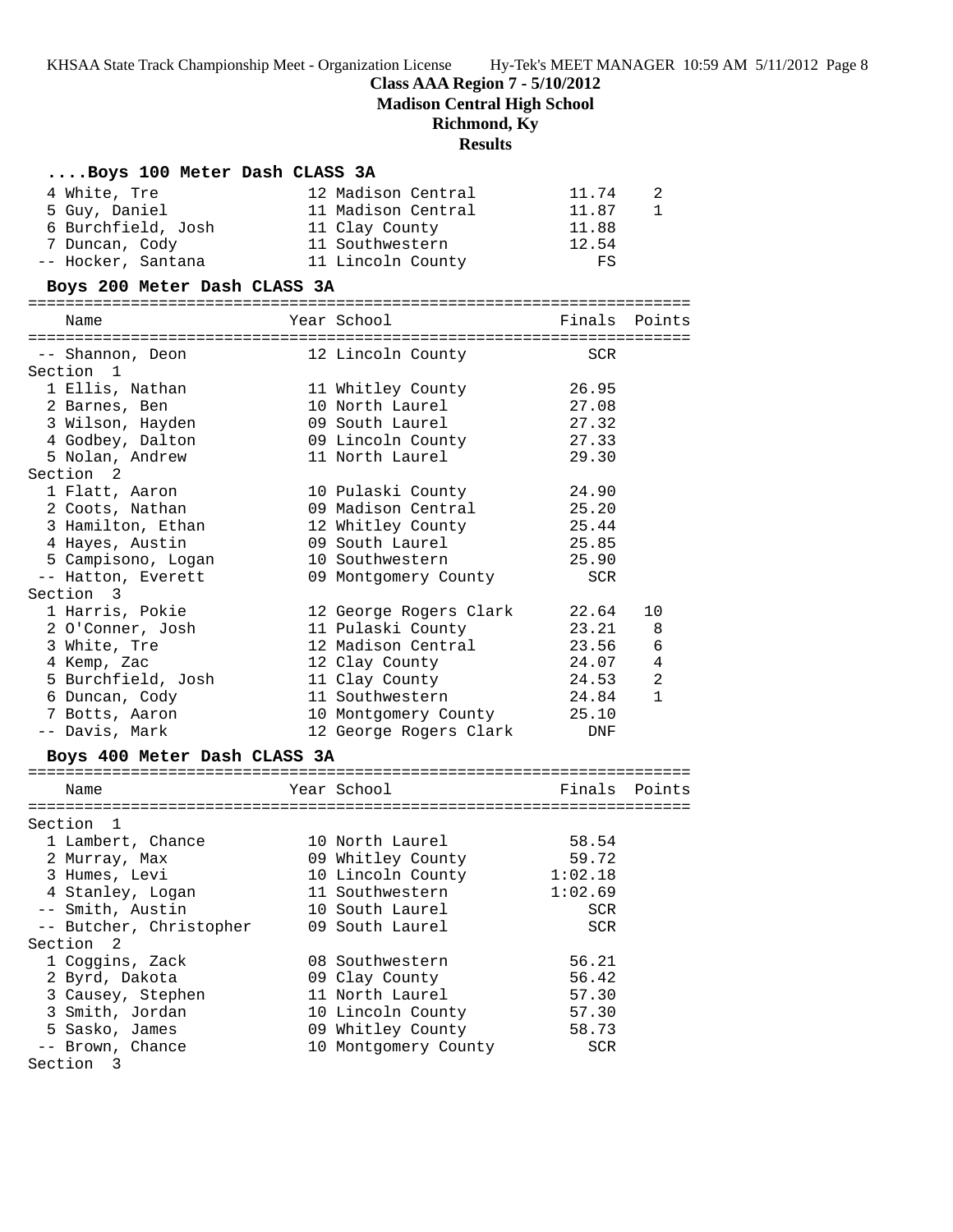**Class AAA Region 7 - 5/10/2012**

**Madison Central High School**

## **Richmond, Ky**

## **Results**

## **....Boys 400 Meter Dash CLASS 3A**

| 1 White, Tre     | 12 Madison Central     | 51.97 | 1 O            |
|------------------|------------------------|-------|----------------|
| 2 Davis, Mark    | 12 George Rogers Clark | 52.10 | 8              |
| 3 O'Conner, Josh | 11 Pulaski County      | 52.55 | 6              |
| 4 Walker, Andrew | 11 George Rogers Clark | 53.08 | $\overline{4}$ |
| 5 Roe, Jimmy     | 11 Montgomery County   | 53.93 | 2              |
| 6 Word, Brandon  | 12 Clay County         | 54.67 |                |
| 7 Jarvis, Zack   | 10 Madison Central     | 55.76 |                |
| 8 Rowe, Kaleb    | 10 Pulaski County      | 55.83 |                |

### **Boys 800 Meter Run CLASS 3A**

=======================================================================

| Name                                      | Year School                    | Finals     | Points         |
|-------------------------------------------|--------------------------------|------------|----------------|
| Section 1                                 |                                |            |                |
| 1 Williams, Jerome                        | 12 Madison Central 1:59.75     |            | 10             |
| 2 Goldson, Jimmy                          | 10 Pulaski County 2:00.98 8    |            |                |
| 3 Dixon, Clay                             | 12 George Rogers Clark 2:04.95 |            | $\epsilon$     |
| 4 Randolph, Gregory                       | 12 North Laurel 2:06.30        |            | $\overline{4}$ |
| 5 Hyden, Austin                           | 10 Pulaski County              | 2:09.88    | $\overline{2}$ |
| 6 Foley, Ricky                            | 12 Lincoln County              | 2:10.89    | $\mathbf{1}$   |
| 7 Brookshire, Grayson                     | 10 George Rogers Clark 2:11.41 |            |                |
| 8 Acquistapace, Nels                      | 11 Southwestern 2:12.65        |            |                |
| 9 Shade, Lincoln                          | 12 Madison Central 2:12.67     |            |                |
| 10 Adkins, Rivers 69 South Laurel 2:18.82 |                                |            |                |
| 11 Napier, Garrett                        | 08 North Laurel 2:19.08        |            |                |
| 12 Murphy, Robert                         | 10 Montgomery County 2:29.14   |            |                |
| 13 Stanley, Logan                         | 11 Southwestern 2:29.36        |            |                |
| 14 Combs, Jesse                           | 11 Clay County 2:29.88         |            |                |
| 15 Holcomb, Vince                         | 09 South Laurel 2:32.46        |            |                |
| 16 Stivers, RT                            | 07 Clay County                 | 2:33.39    |                |
| 17 Walden, Dalton                         | 09 Whitley County 2:36.12      |            |                |
| 18 Roland, Zach                           | 10 Montgomery County 2:40.28   |            |                |
| 19 Sasko, Johnathan                       | 08 Whitley County              | 2:42.56    |                |
| -- Gourley, Jacob                         | 11 Lincoln County              | <b>SCR</b> |                |

## **Boys 1600 Meter Run CLASS 3A**

| Name                  |  | Year School            | Finals  | Points       |  |  |
|-----------------------|--|------------------------|---------|--------------|--|--|
| 1 Goldson, Jimmy      |  | 10 Pulaski County      | 4:30.79 | 10           |  |  |
|                       |  |                        |         |              |  |  |
| 2 Carlson, Brian      |  | 09 Lincoln County      | 4:35.92 | 8            |  |  |
| 3 Randolph, Gregory   |  | 12 North Laurel        | 4:36.75 | 6            |  |  |
| 4 White, Alex         |  | 12 George Rogers Clark | 4:40.81 | 4            |  |  |
| 5 Gourley, Jacob      |  | 11 Lincoln County      | 4:50.61 | 2            |  |  |
| 6 Gaynor, Layne       |  | 11 North Laurel        | 4:52.25 | $\mathbf{1}$ |  |  |
| 7 Snyder, Maxwell     |  | 11 Madison Central     | 4:52.85 |              |  |  |
| 8 Brookshire, Grayson |  | 10 George Rogers Clark | 4:53.03 |              |  |  |
| 9 Jones, Brandon      |  | 12 Madison Central     | 4:56.29 |              |  |  |
| 10 Crawford, Matthew  |  | 09 Pulaski County      | 4:56.30 |              |  |  |
| 11 Owens, Corey       |  | 11 Southwestern        | 4:56.47 |              |  |  |
| 12 Carrington, Jordan |  | 09 Southwestern        | 5:07.07 |              |  |  |
| 13 Logan, Brent       |  | 11 Whitley County      | 5:14.36 |              |  |  |
| 14 McGuire, Ryan      |  | 10 Montgomery County   | 5:18.36 |              |  |  |
| 15 Hampton, Jonathan  |  | 08 South Laurel        | 5:22.45 |              |  |  |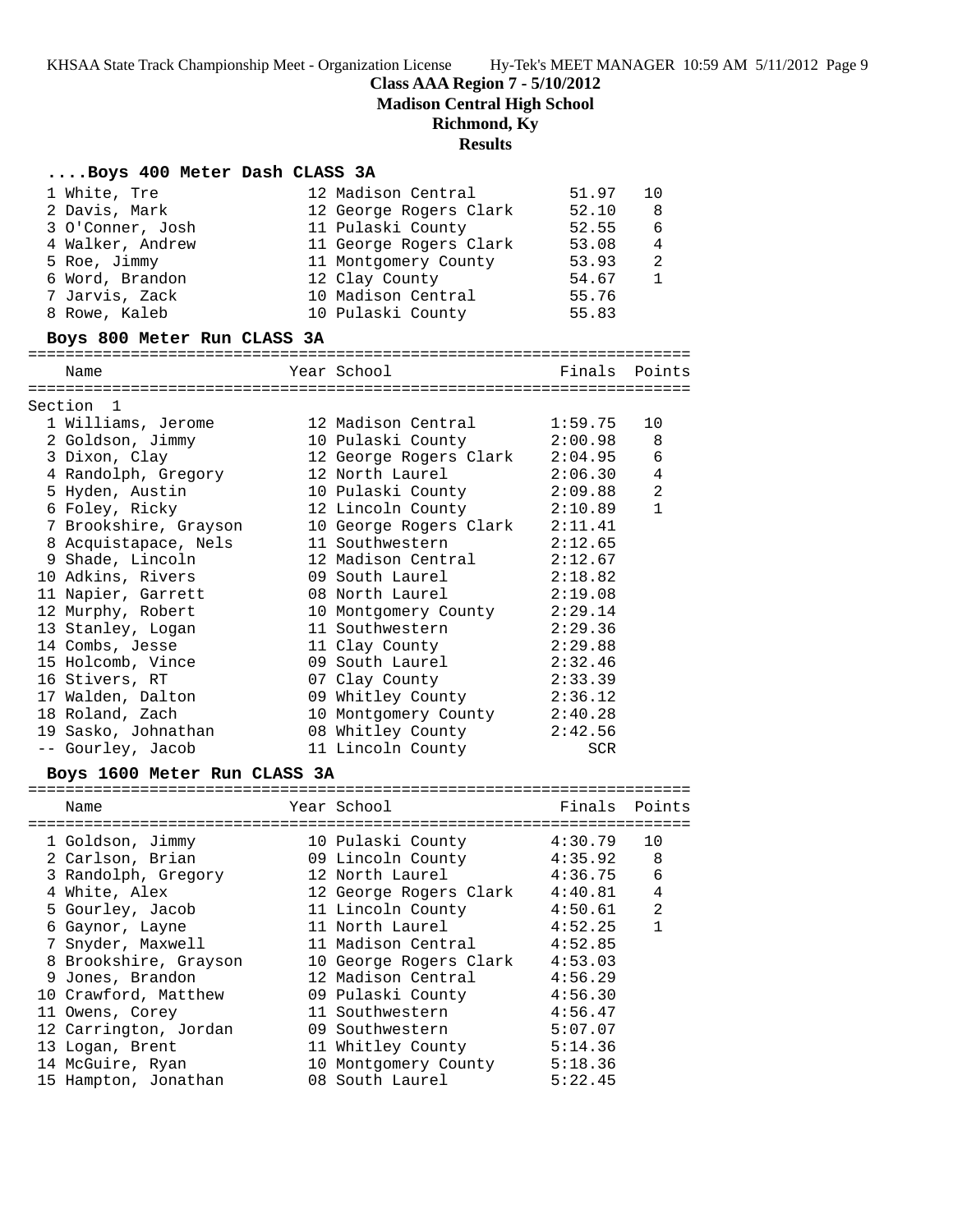## **Class AAA Region 7 - 5/10/2012**

**Madison Central High School**

### **Richmond, Ky**

### **Results**

### **....Boys 1600 Meter Run CLASS 3A**

| 16 Hacker, Tanner    | 10 Clay County       | 5:23.71 |
|----------------------|----------------------|---------|
| 17 Walden, Dalton    | 09 Whitley County    | 5:23.76 |
| 18 Phelps, Justin    | 11 South Laurel      | 5:24.73 |
| 19 Espinoza, Eduardo | 09 Montgomery County | 6:00.96 |
| 20 Root, Michael     | 10 Clay County       | 6:03.50 |

#### **Boys 3200 Meter Run CLASS 3A**

=======================================================================

|                                                                                                           | Name                 |  | Year School                       | Finals       | Points         |  |  |
|-----------------------------------------------------------------------------------------------------------|----------------------|--|-----------------------------------|--------------|----------------|--|--|
|                                                                                                           | 1 Carlson, Brian     |  | ============<br>09 Lincoln County | 10:02.98     | 10             |  |  |
|                                                                                                           | 2 White, Alex        |  | 12 George Rogers Clark            | $10:03.98$ 8 |                |  |  |
|                                                                                                           | 3 Stevens, Morgan    |  | 10 Pulaski County                 | 10:08.71     | 6              |  |  |
|                                                                                                           | 4 Blevins, Mason     |  | 10 Pulaski County                 | 10:10.13     | $\overline{4}$ |  |  |
|                                                                                                           | 5 Burchell, Garrison |  | 11 North Laurel                   | 10:20.66     | 2              |  |  |
|                                                                                                           | 6 Gaynor, Layne      |  | 11 North Laurel                   | 10:25.30     | $\mathbf{1}$   |  |  |
|                                                                                                           | 7 Owens, Corey       |  | 11 Southwestern                   | 10:32.54     |                |  |  |
|                                                                                                           | 8 Stanley, Parker    |  | 10 Madison Central                | 10:44.10     |                |  |  |
|                                                                                                           | 9 Fields, Brennan    |  | 08 Madison Central                | 11:02.97     |                |  |  |
|                                                                                                           | 10 McGuire, Ryan     |  | 10 Montgomery County              | 11:03.80     |                |  |  |
|                                                                                                           | 11 Petrey, Ben       |  | 10 George Rogers Clark            | 11:26.48     |                |  |  |
|                                                                                                           | 12 Logan, Brent      |  | 11 Whitley County                 | 11:32.71     |                |  |  |
|                                                                                                           | 13 Bowling, Clay     |  | 11 Clay County                    | 11:33.56     |                |  |  |
|                                                                                                           | 14 Hughes, Kent      |  | 11 Southwestern                   | 11:47.47     |                |  |  |
|                                                                                                           | 15 VanHook, Jake     |  | 07 South Laurel                   | 13:46.43     |                |  |  |
|                                                                                                           | 16 Patel, PrEm       |  | 10 Montgomery County              | 13:57.36     |                |  |  |
|                                                                                                           | -- Cheek, Keaton     |  | 08 Clay County                    | SCR          |                |  |  |
|                                                                                                           | -- Poston, Daniel    |  | 08 South Laurel                   | SCR          |                |  |  |
| $P_{\text{O}}$ $110 \text{ Me}$ $\sim$ $H_{\text{H}}$ $\sim$ $d$ $\sim$ $dT$ $\Lambda$ $C$ $C$ $2\Lambda$ |                      |  |                                   |              |                |  |  |

#### **Boys 110 Meter Hurdles CLASS 3A**

======================================================================= Name The Year School The Finals Points ======================================================================= 1 Dent, Nate 10 George Rogers Clark 19.52 2 Buris, Brandon 10 George Rogers Clark 19.67 3 Jones, Isaiah 08 Southwestern 19.77 -- Blevins, Zach 11 Pulaski County SCR Section 2 1 Hyde, Corey 12 North Laurel 16.81 10 2 Word, Brandon 12 Clay County 17.35 8 3 Kurzeika, Brian 11 Whitley County 17.40 6 4 Burton, Wes 12 Madison Central 17.50 4 5 Melton, Thomas 09 North Laurel 18.87 2 6 Knutson, Levi 09 Madison Central 19.18 1 7 Stallion, Quinton 09 Southwestern 19.59 8 Hudson, Jake 10 Pulaski County 19.68 **Boys 300 Meter Hurdles CLASS 3A** ======================================================================= Name The Year School Team Points Points ======================================================================= Section 1 1 Buris, Brandon 10 George Rogers Clark 46.16

| 2 Stallion, Quinton |  | 09 Southwestern | 48.21 |
|---------------------|--|-----------------|-------|
|---------------------|--|-----------------|-------|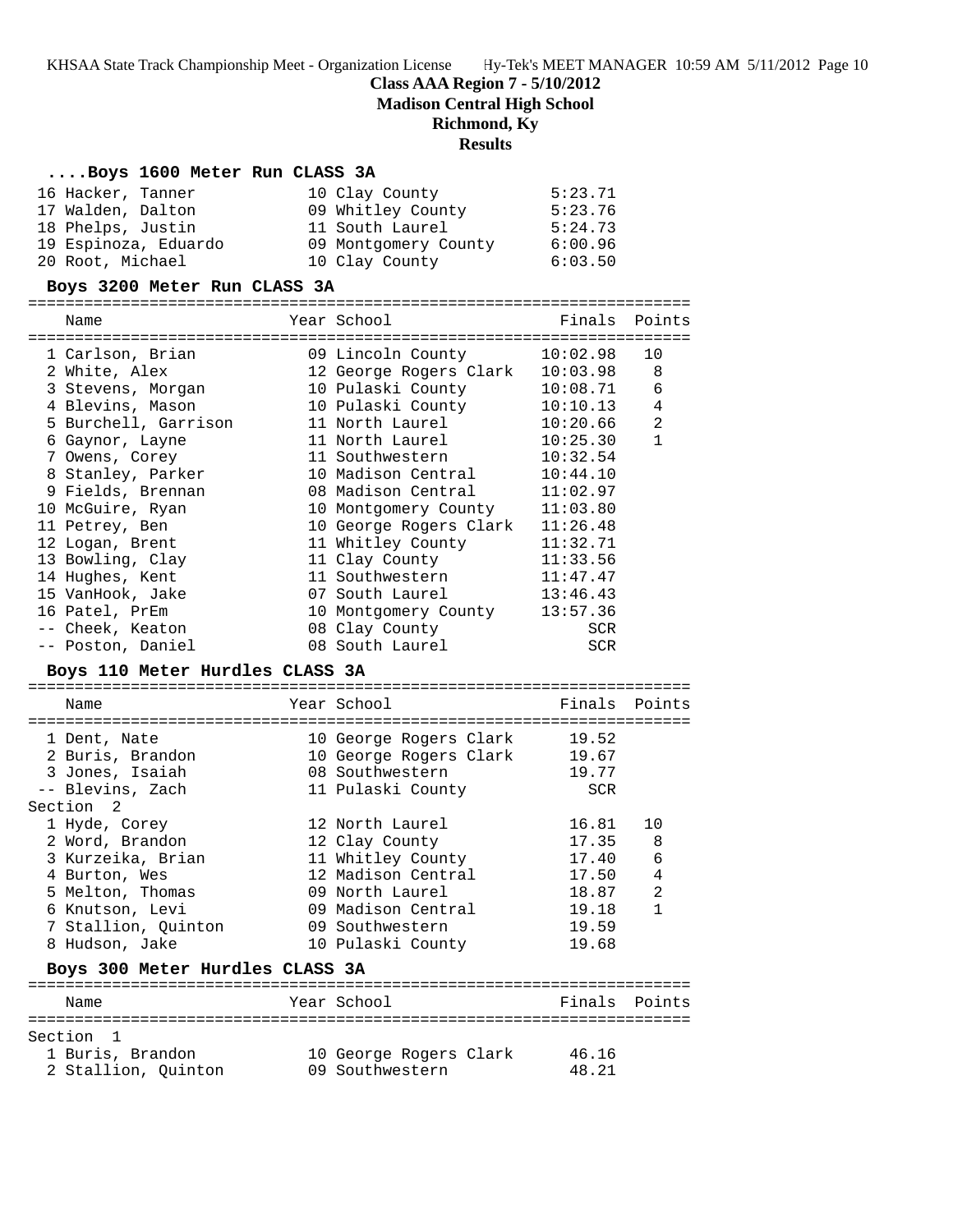**Class AAA Region 7 - 5/10/2012**

**Madison Central High School**

## **Richmond, Ky**

**Results**

### **....Boys 300 Meter Hurdles CLASS 3A**

| 3 Smiddy, Austin  | 09 Southwestern        | 48.27 |    |
|-------------------|------------------------|-------|----|
| 4 Root, Michael   | 10 Clay County         | 48.57 |    |
| 5 Camp, Jesse     | 10 George Rogers Clark | 50.54 |    |
| 6 Melton, Thomas  | 09 North Laurel        | 52.61 |    |
| 7 Oueen, Skyler   | 07 South Laurel        | 57.43 |    |
| Section 2         |                        |       |    |
| 1 Hocker, Santana | 11 Lincoln County      | 40.70 | 10 |
| 2 Knutson, Levi   | 09 Madison Central     | 43.56 | 8  |
| 3 Hoard, Garrett  | 12 Clay County         | 43.58 | 6  |
| 4 Ping, Kevin     | 12 Pulaski County      | 43.64 | 4  |
| 5 Burton, Wes     | 12 Madison Central     | 44.10 | 2  |
| 6 Hyde, Corey     | 12 North Laurel        | 45.22 | 1  |
| 7 Kurzeika, Brian | 11 Whitley County      | 47.60 |    |
| 8 Hudson, Jake    | 10 Pulaski County      | 48.40 |    |

### **Boys 4x100 Meter Relay CLASS 3A**

======================================================================= School **Finals** Points ======================================================================= Section 1 1 South Laurel 57.23 1) DeRose, Patrick 11 (2) Davis, Zach 09 3) Frost, Logan 09 4) Queen, Skyler 07 5) Butcher, Christopher 09 6) Section 2<br>1 Lincoln County 1 Lincoln County 45.74 10 1) Shannon, Deon 12 2) Ward, Michah 12 3) Hocker, Santana 11 (4) Shofner, Luke 10 5) Godbey, Dalton 09 6) 2 Madison Central 46.76 8 1) Guy, Daniel 11 2) Knutson, Levi 09 3) March, Melvin 12 (4) Taylor, Quan 11 5) Tevis, Brandon 12 (6) Hill, Morris 12 7) Coots, Nathan 09 8) Burton, Wes 12 3 Pulaski County 46.92 6 1) Hudson, Jake 10 2) Cox, Caleb 09 3) Franklin, Alex 10 (4) Flatt, Aaron 10 5) Hall, Aaron 11 (6) Jackson, Tyler 12 7) Blevins, Zach 11 8) Adams, Cheasney 12 4 Southwestern 47.82 4 1) Baker, Devin 10 2) Campisono, Logan 10 3) Russell, Stewart 10  $\hskip1cm 4$ ) Duncan, Cody 11 5) Lemmon, Christian 09 6) 5 Clay County 47.96 2 1) Byrd, Dakota 09 2) Goins, Dakota 08 3) Roberts, John 12 4) Burchfield, Josh 11 5) Stivers, RT 07 6) Holland, Ryan 09 7) Holland, Adam 08 8) 6 Montgomery County 48.60 1 1) Joseph, Austin 09 2) Botts, Aaron 10 3) Murphy, Robert 10 4) Lockeridge, Lance 11 5) Roe, Jimmy 11 6) Shelley, BJ 10 7) Davis, Austin 12 8) Brown, Chance 10 7 George Rogers Clark 49.39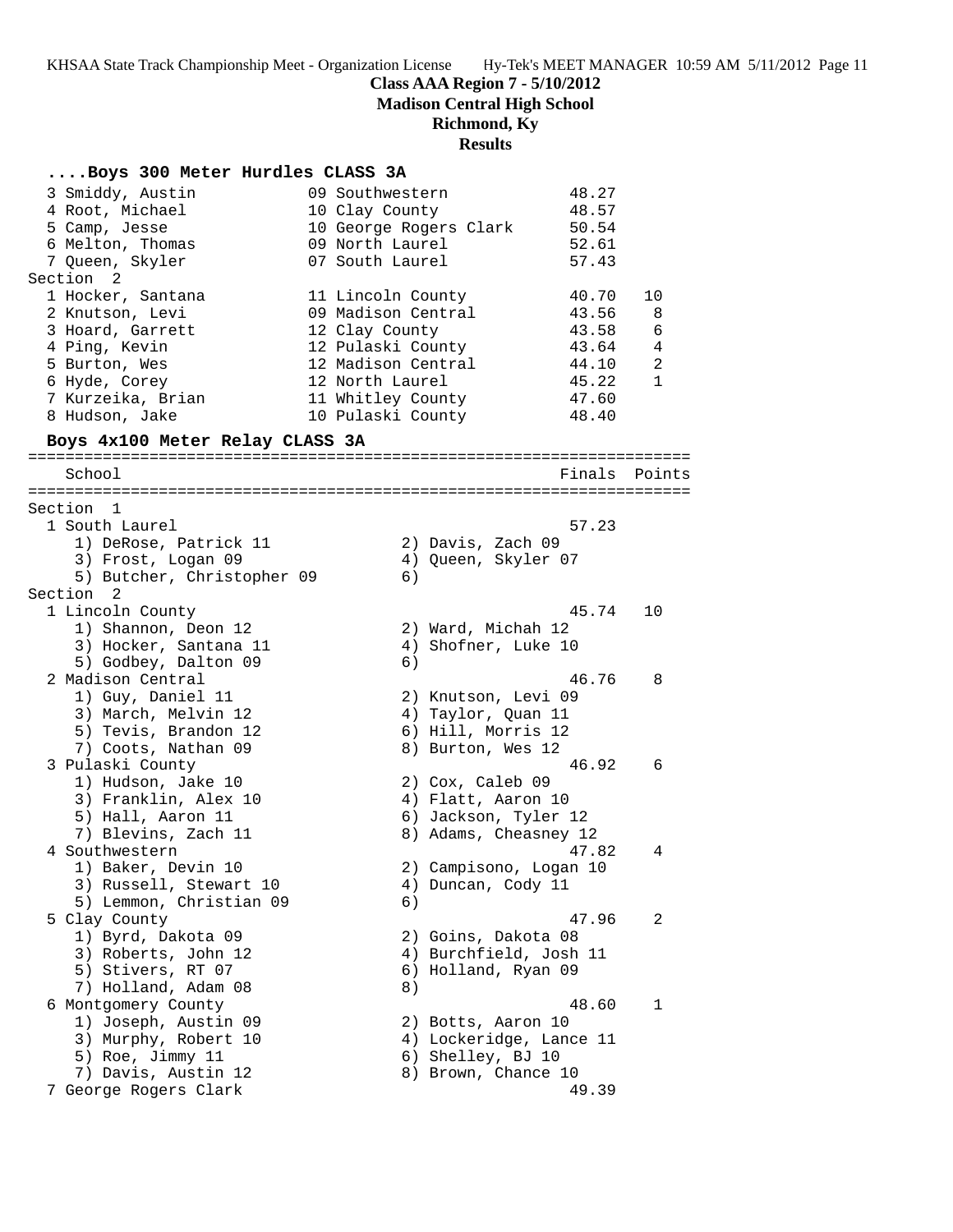**Madison Central High School**

**Richmond, Ky**

**Results**

| Boys 4x100 Meter Relay CLASS 3A |    |                                        |        |                      |  |
|---------------------------------|----|----------------------------------------|--------|----------------------|--|
| 1) Farris, Darian 10            |    | 2) Williams, Lawrence 10               |        |                      |  |
| 3) Dixon, John 09               |    | 4) Goldhaun, Taylor 10                 |        |                      |  |
| 5) Davis, Mark 12               |    | 6) Dixon, Clay 12                      |        |                      |  |
| 7) Ping, Andrew 12              |    | 8) Harris, Pokie 12                    |        |                      |  |
|                                 |    | 50.45                                  |        |                      |  |
| 8 Whitley County                |    |                                        |        |                      |  |
| 1) Hamilton, Ethan 12           |    | 2) Madon, John 12                      |        |                      |  |
| 3) McCoy, Seth 12               |    | 4) Petrey, Aaron 12                    |        |                      |  |
| 5) Ramos, Joshua 11             | 6) |                                        |        |                      |  |
| Boys 4x200 Meter Relay CLASS 3A |    | ====================================== |        |                      |  |
| School                          |    | Finals                                 | Points |                      |  |
| Section 1                       |    |                                        |        |                      |  |
| 1 South Laurel                  |    | 1:44.81                                | 1      |                      |  |
| 1) Phelps, Austin 11            |    | 2) Hayes, Austin 09                    |        |                      |  |
| 3) Wilson, Hayden 09            |    | 4) Gaskin, Sam 11                      |        |                      |  |
| 5) Adkins, Rivers 09            | 6) |                                        |        |                      |  |
| 2 Whitley County                |    | 1:45.31                                |        |                      |  |
| 1) Ellis, Nathan 11             |    | 2) Hamilton, Ethan 12                  |        |                      |  |
| 3) Ramos, Joshua 11             |    | 4) Petrey, Aaron 12                    |        |                      |  |
| 5) McCoy, Seth 12               | 6) |                                        |        |                      |  |
| Section <sub>2</sub>            |    |                                        |        |                      |  |
| 1 George Rogers Clark           |    | 1:34.04                                | 10     |                      |  |
| 1) Dixon, Clay 12               |    | 2) Davis, Mark 12                      |        |                      |  |
| 3) Harris, Pokie 12             |    | 4) Ping, Andrew 12                     |        |                      |  |
| 5) Walker, Andrew 11            |    | 6) Williams, Lawrence 10               |        |                      |  |
| 7) Farris, Darian 10            |    | 8) Dixon, John 09                      |        |                      |  |
| 2 Madison Central               |    | 1:37.34                                | 8      |                      |  |
| 1) Burton, Wes 12               |    | 2) March, Melvin 12                    |        |                      |  |
| 3) Williams, Jerome 12          |    | 4) Coots, Nathan 09                    |        |                      |  |
| 5) White, Tre 12                |    | 6) Guy, Daniel 11                      |        |                      |  |
| 7) Tevis, Brandon 12            |    | 8) Knutson, Levi 09                    |        |                      |  |
| 3 Lincoln County                |    | 1:39.33                                | 6      |                      |  |
| 1) Ward, Michah 12              |    | 2) Shannon, Deon 12                    |        |                      |  |
| 3) Godbey, Dalton 09            |    | 4) Shofner, Luke 10                    |        |                      |  |
| 5) Carey, Aaron 10              |    | 6) Grizzell, Tim 12                    |        |                      |  |
| 4 Southwestern                  |    | 1:40.84                                | 4      |                      |  |
| 1) Baker, Devin 10              |    | 2) Campisono, Logan 10                 |        |                      |  |
| 3) Russell, Stewart 10          |    | 4) Duncan, Cody 11                     |        |                      |  |
| 5) Lemmon, Christian 09         | 6) |                                        |        |                      |  |
| 5 Montgomery County             |    | 1:43.93                                | 2      |                      |  |
| 1) Botts, Aaron 10              |    | 2) Roe, Jimmy 11                       |        |                      |  |
| 3) Murphy, Robert 10            |    | 4) Shelley, BJ 10                      |        |                      |  |
| 5) Brown, Chance 10             |    | 6) Davis, Austin 12                    |        |                      |  |
| 7) Lockeridge, Lance 11         | 8) |                                        |        |                      |  |
| -- Pulaski County               |    | DNF                                    |        |                      |  |
| 1) Hudson, Jake 10              |    | 2) Cox, Caleb 09                       |        |                      |  |
| 3) Franklin, Alex 10            |    | 4) Flatt, Aaron 10                     |        |                      |  |
| 5) Rowe, Kaleb 10               |    | 6) Wooldridge, Alec 11                 |        |                      |  |
| 7) Blevins, Zach 11             |    | 8) Adams, Cheasney 12                  |        |                      |  |
| -- Clay County                  |    | DQ                                     |        | outside exchange 3rd |  |
| 1) Burchfield, Josh 11          |    | 2) Ealy, Caleb 12                      |        |                      |  |
| 3) Hoard, Garrett 12            |    | 4) Kemp, Zac 12                        |        |                      |  |
|                                 |    |                                        |        |                      |  |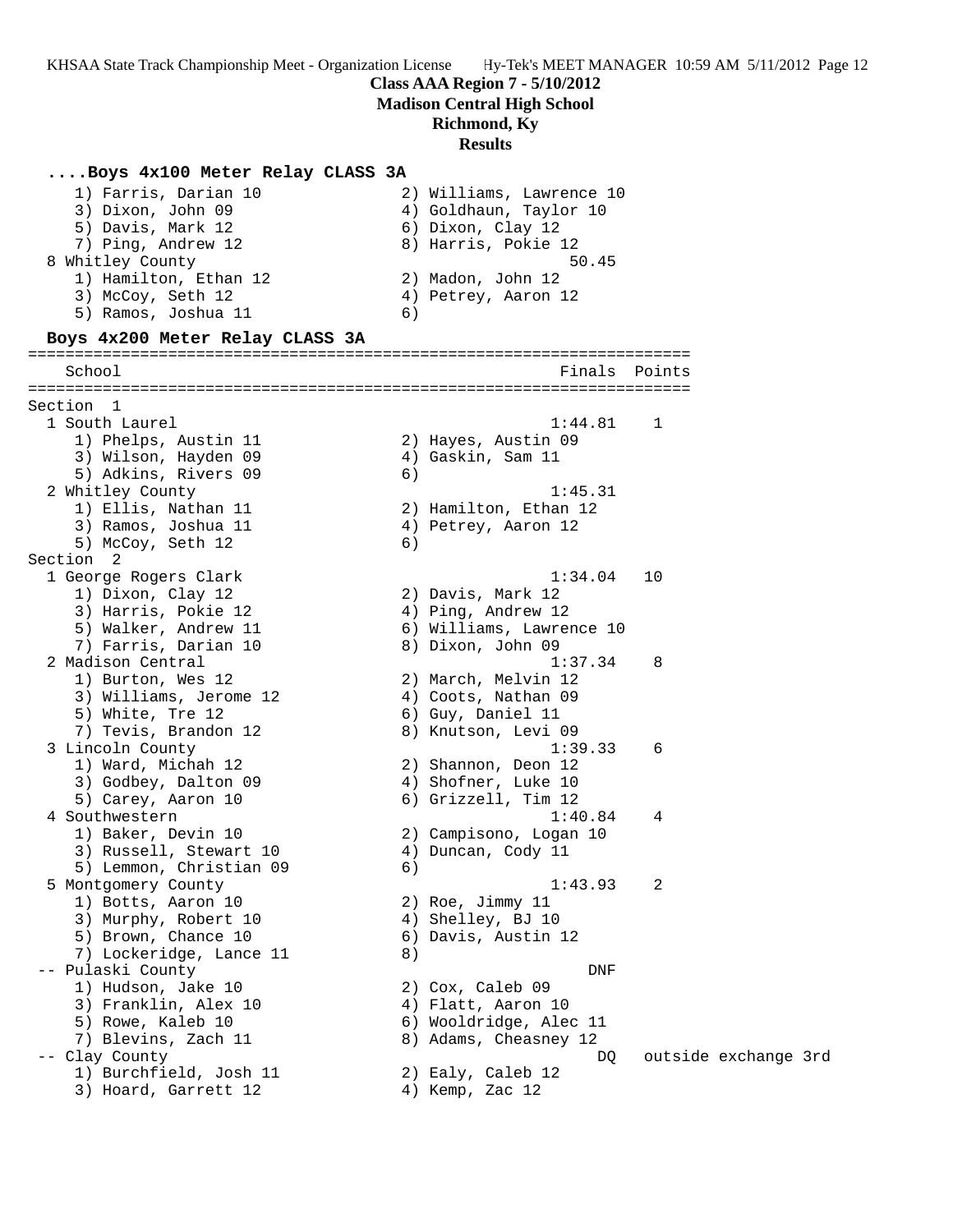**Madison Central High School**

**Richmond, Ky**

**Results**

**....Boys 4x200 Meter Relay CLASS 3A** 5) Word, Brandon 12 6) **Boys 4x400 Meter Relay CLASS 3A** ======================================================================= School Finals Points ======================================================================= Section 1 1 South Laurel 4:16.01 1) Adkins, Rivers 09 2) Hampton, Jonathan 08 3) Holcomb, Vince 09 (4) Phelps, Justin 11 5) Butcher, Christopher 09 6) Smith, Austin 10 2 Whitley County 4:19.53 1) Ellis, Nathan 11 2) Murray, Max 09 3) Ramos, Joshua 11 (4) Walden, Dalton 09 5) Petrey, Aaron 12 6) Sasko, Johnathan 08 Section 2<br>1 Pulaski County 1 Pulaski County 3:32.50 10 1) O'Conner, Josh 11 2) Rowe, Kaleb 10 3) Goldson, Jimmy 10  $\hskip1cm$  4) Ping, Kevin 12 5) Hyden, Austin 10 6) Crawford, Matthew 09 7) Adams, Cheasney 12 8) Wooldridge, Alec 11 2 Madison Central 3:37.84 8 1) McDaniels, Zach 12 2) Jarvis, Zack 10 3) Williams, Jerome 12  $\hspace{1cm}$  4) White, Tre 12 5) Coots, Nathan 09 6) Burton, Wes 12 7) Chenault, Howie 11 and 8) Knutson, Levi 09 3 Lincoln County 3:38.87 6 1) Foley, Ricky 12 2) Gourley, Jacob 11 3) Smith, Jordan 10 4) Hocker, Santana 11 5) Carlson, Brian 09 6) Humes, Levi 10 4 George Rogers Clark 3:40.03 4 1) Dixon, Clay 12 2) Ping, Andrew 12 3) Walker, Andrew 11 4) Koch, Jacob 12 5) Davis, Mark 12 6) Brookshire, Grayson 10 7) Dixon, John 09 8) Buris, Brandon 10 5 North Laurel 3:46.30 2 1) Kidd, Andrew 12 2) Causey, Stephen 11 3) Hyde, Corey 12 4) Randolph, Gregory 12 5) Napier, Garrett 08 6) Lambert, Chance 10 7) Barnes, Ben 10 8) Nolan, Andrew 11 6 Clay County 3:55.01 1 1) Word, Brandon 12 2) Ealy, Caleb 12 3) Hoard, Garrett 12 (4) Kemp, Zac 12 5) Bowling, Clay 11 6) Byrd, Dakota 09 7) Burchfield, Josh 11  $\hskip 10mm 8$ ) Goins, Dakota 08 7 Southwestern 3:59.08 1) Baker, Devin 10 2) Smiddy, Austin 09 3) Hansford, Nathan 10 4) Coggins, Zack 08 5) Norfleet, Curry 08 6) 8 Montgomery County 4:17.31 1) Roe, Jimmy 11 2) Murphy, Robert 10 3) Botts, Aaron 10 4) Roland, Zach 10 5) Brown, Chance 10 6) Shelley, BJ 10 7) Shkraba, Anthony 09 8)